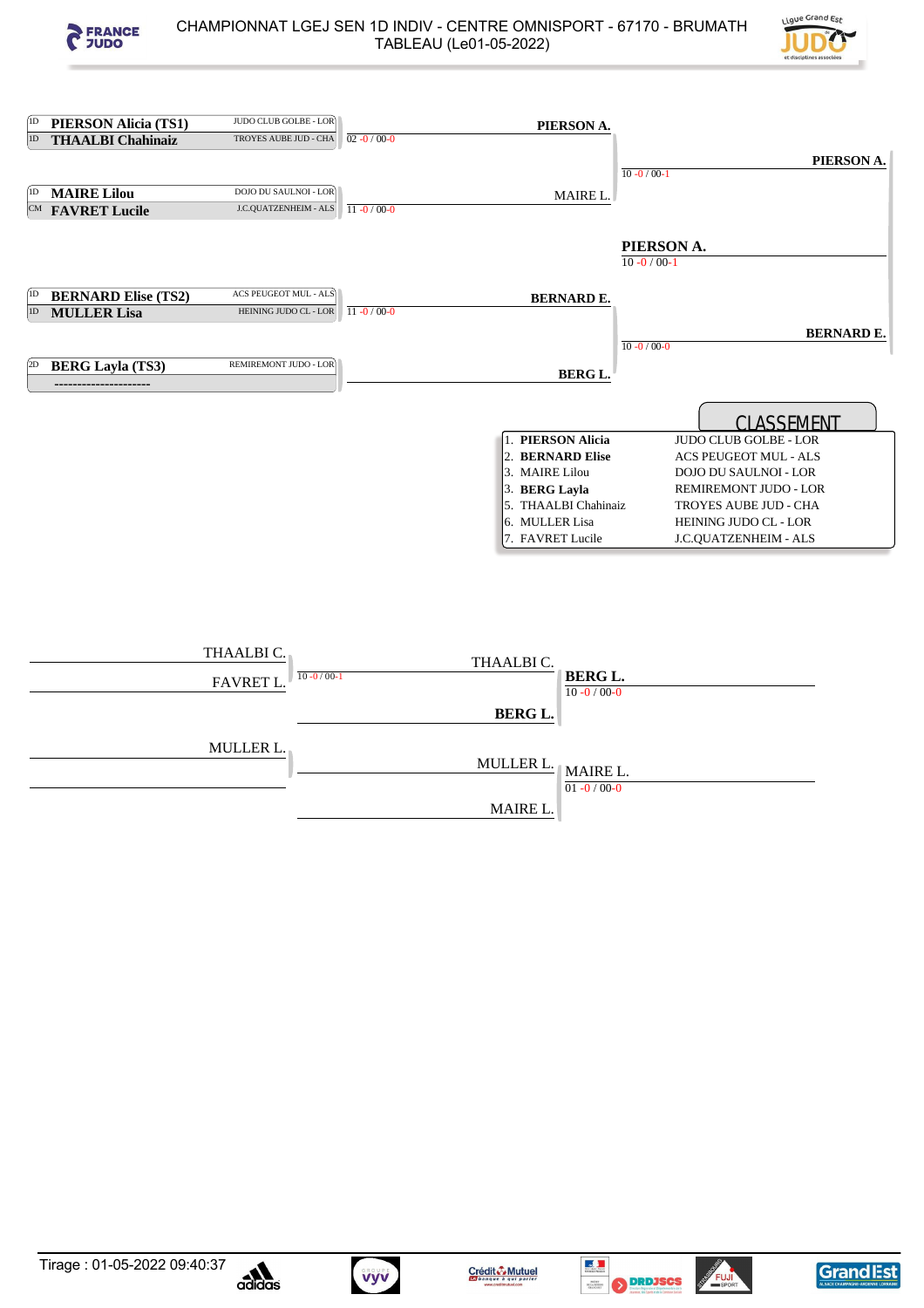



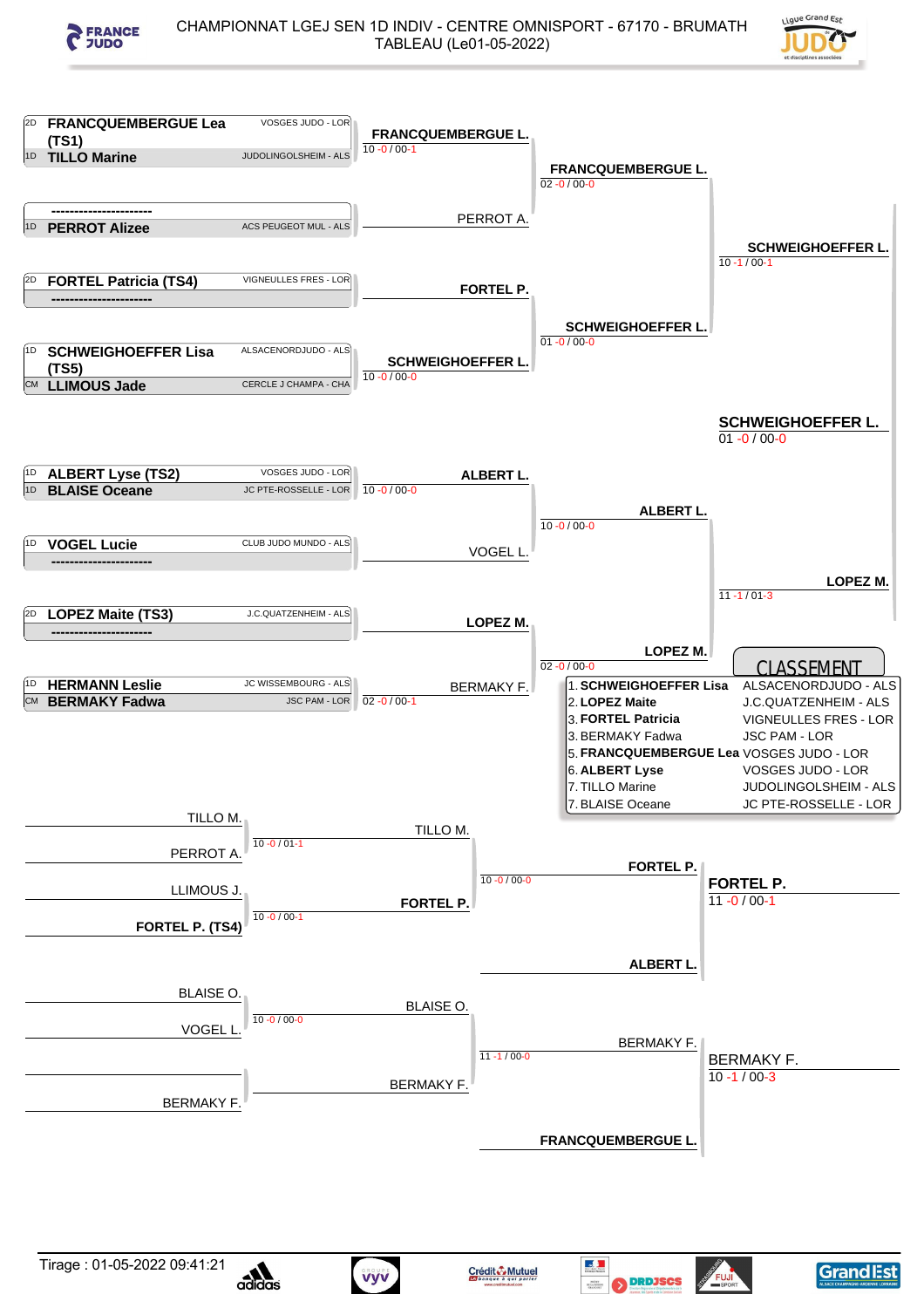



| (2D)<br>US DES CHEMINOT - CHA<br><b>LEMAITRE Manon (TS1)</b>                                                | <b>LEMAITRE M.</b>                                                                                                                                                 |                                                                                                                                                                                                                              |
|-------------------------------------------------------------------------------------------------------------|--------------------------------------------------------------------------------------------------------------------------------------------------------------------|------------------------------------------------------------------------------------------------------------------------------------------------------------------------------------------------------------------------------|
| 1D<br><b>JC SARREBOURG - LOR</b><br><b>GERARD Manon</b>                                                     | $02 - 0/00 - 1$                                                                                                                                                    |                                                                                                                                                                                                                              |
|                                                                                                             |                                                                                                                                                                    | <b>LEMAITRE M.</b><br>$02 - 0 / 00 - 2$                                                                                                                                                                                      |
| CAMDG - ALS<br><b>COSKUN Hatice (TS4)</b>                                                                   | ROGOVITZ L.                                                                                                                                                        |                                                                                                                                                                                                                              |
| <b>JC BAN ST MARTI - LOR</b><br>CM ROGOVITZ Lauranne (TS5)                                                  | $10 - 0 / 00 - 2$                                                                                                                                                  |                                                                                                                                                                                                                              |
|                                                                                                             |                                                                                                                                                                    | <b>LEMAITRE M.</b><br>$10 - 1/00 - 1$                                                                                                                                                                                        |
| <b>VOSGES JUDO - LOR</b><br><b>HERATE Cecile (TS2)</b><br><b>JUDO SELESTAT - ALS</b><br>2D                  | HERATE C.<br>$10 - 0 / 00 - 2$                                                                                                                                     |                                                                                                                                                                                                                              |
| <b>DEFRANCE Anne Laure</b><br>DOJO MONTIGNIEN - LOR<br>2D<br><b>CACI Sophie (TS3)</b>                       | CACI S.                                                                                                                                                            | <b>HERATE C.</b><br>$11 - 1/00 - 1$                                                                                                                                                                                          |
| CLUB JUDO MUNDO - ALS<br>1D<br><b>ASARO Clara</b>                                                           | $02 - 0 / 00 - 0$                                                                                                                                                  |                                                                                                                                                                                                                              |
|                                                                                                             | 1. LEMAITRE Manon<br>2. HERATE Cecile<br>3. ROGOVITZ Lauranne<br>3. CACI Sophie<br>5. DEFRANCE Anne Laure<br>6. GERARD Manon<br>7. ASARO Clara<br>7. COSKUN Hatice | <b>CLASSEMENT</b><br>US DES CHEMINOT - CHA<br>VOSGES JUDO - LOR<br>JC BAN ST MARTI - LOR<br>DOJO MONTIGNIEN - LOR<br><b>JUDO SELESTAT - ALS</b><br><b>JC SARREBOURG - LOR</b><br>CLUB JUDO MUNDO - ALS<br><b>CAMDG - ALS</b> |
| <b>GERARD M.</b><br>$10 - 0/00 - 0$<br><b>COSKUN H. (TS4)</b><br>DEFRANCE A.<br>$10 - 0/00 - 1$<br>ASARO C. | <b>GERARD M.</b><br>CACI S.<br>$11 - 0/00 - 0$<br>CACI S.<br>DEFRANCE A.<br>ROGOVITZ L.<br>$10 - 0 / 00 - 1$                                                       |                                                                                                                                                                                                                              |













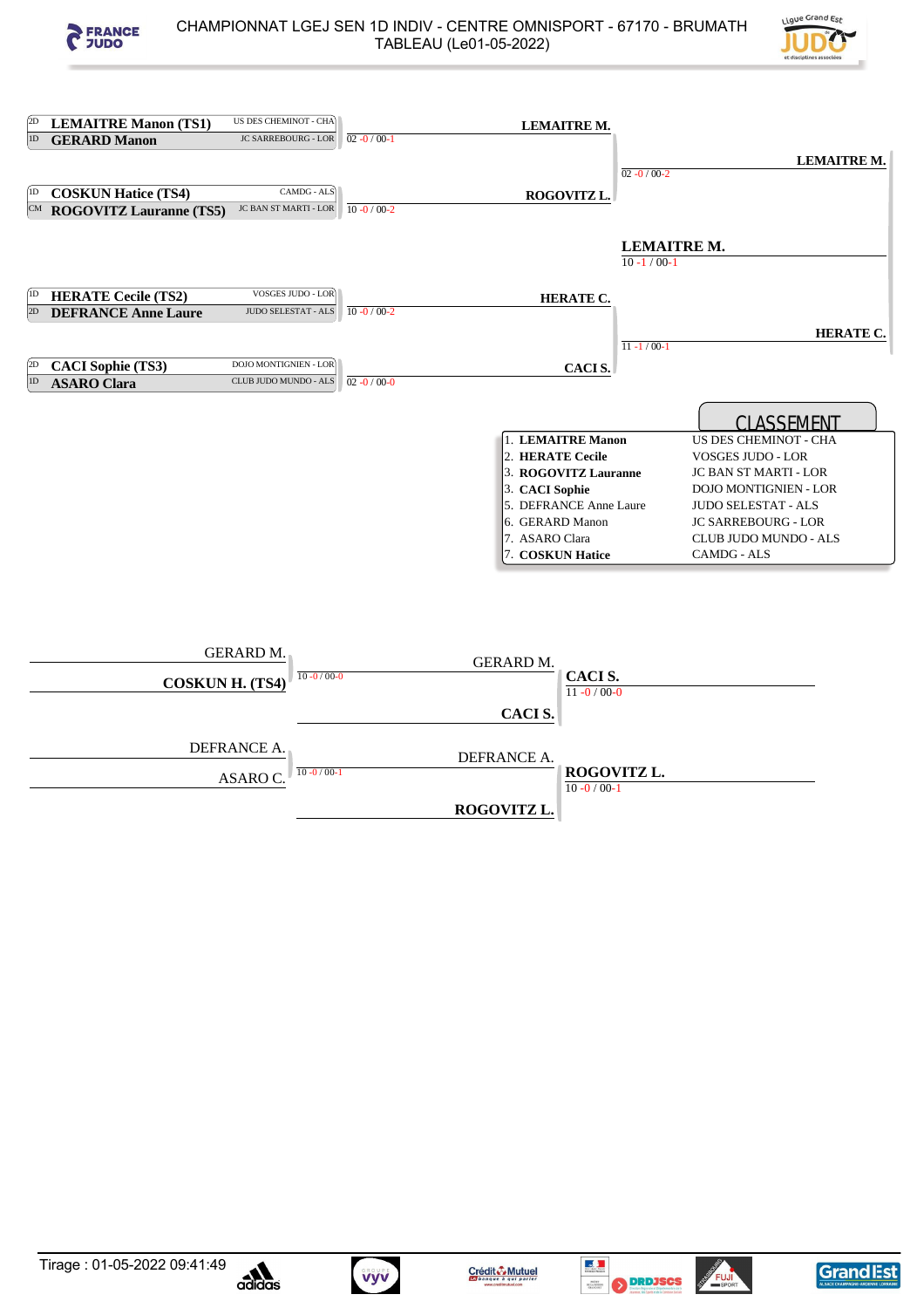



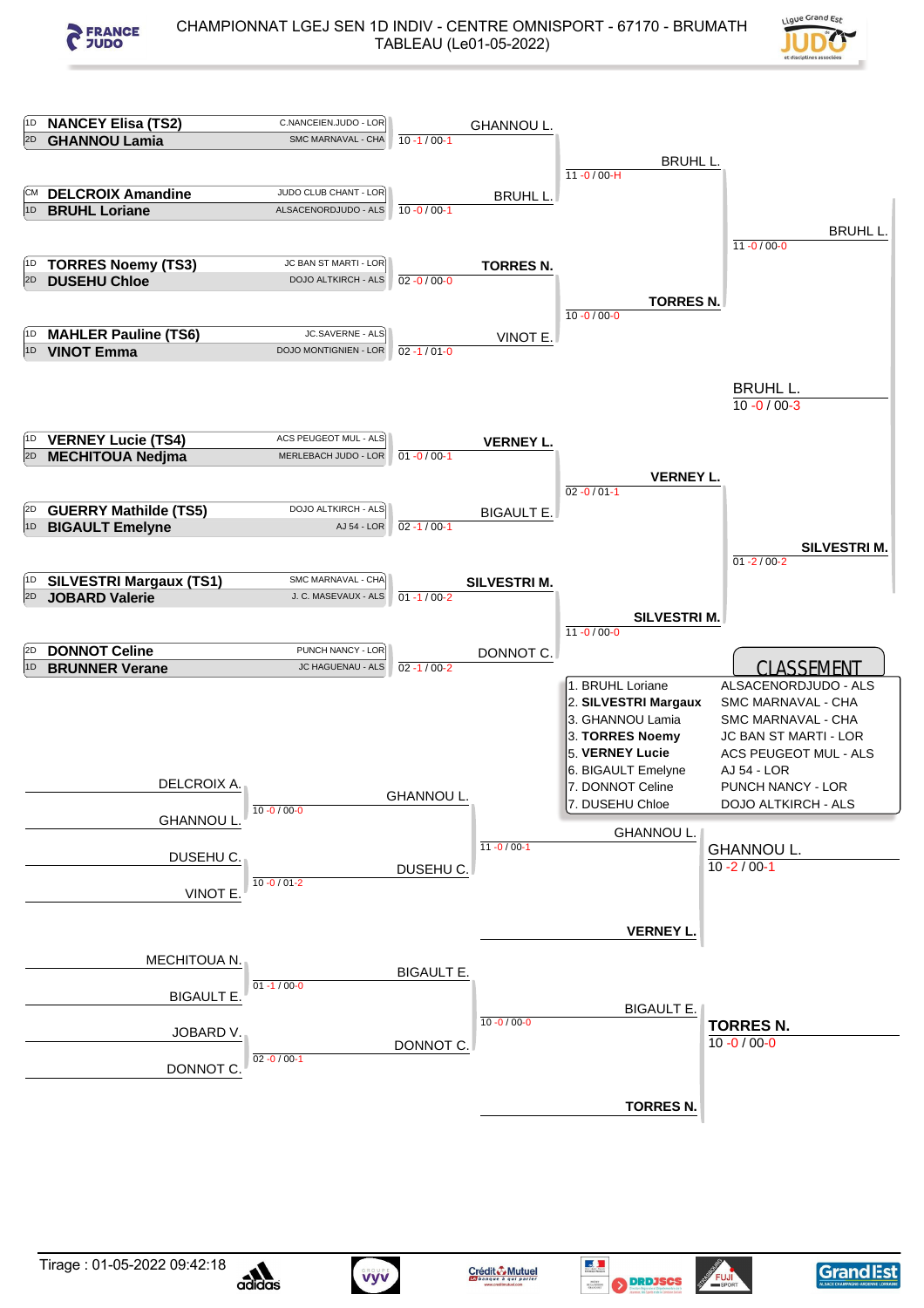



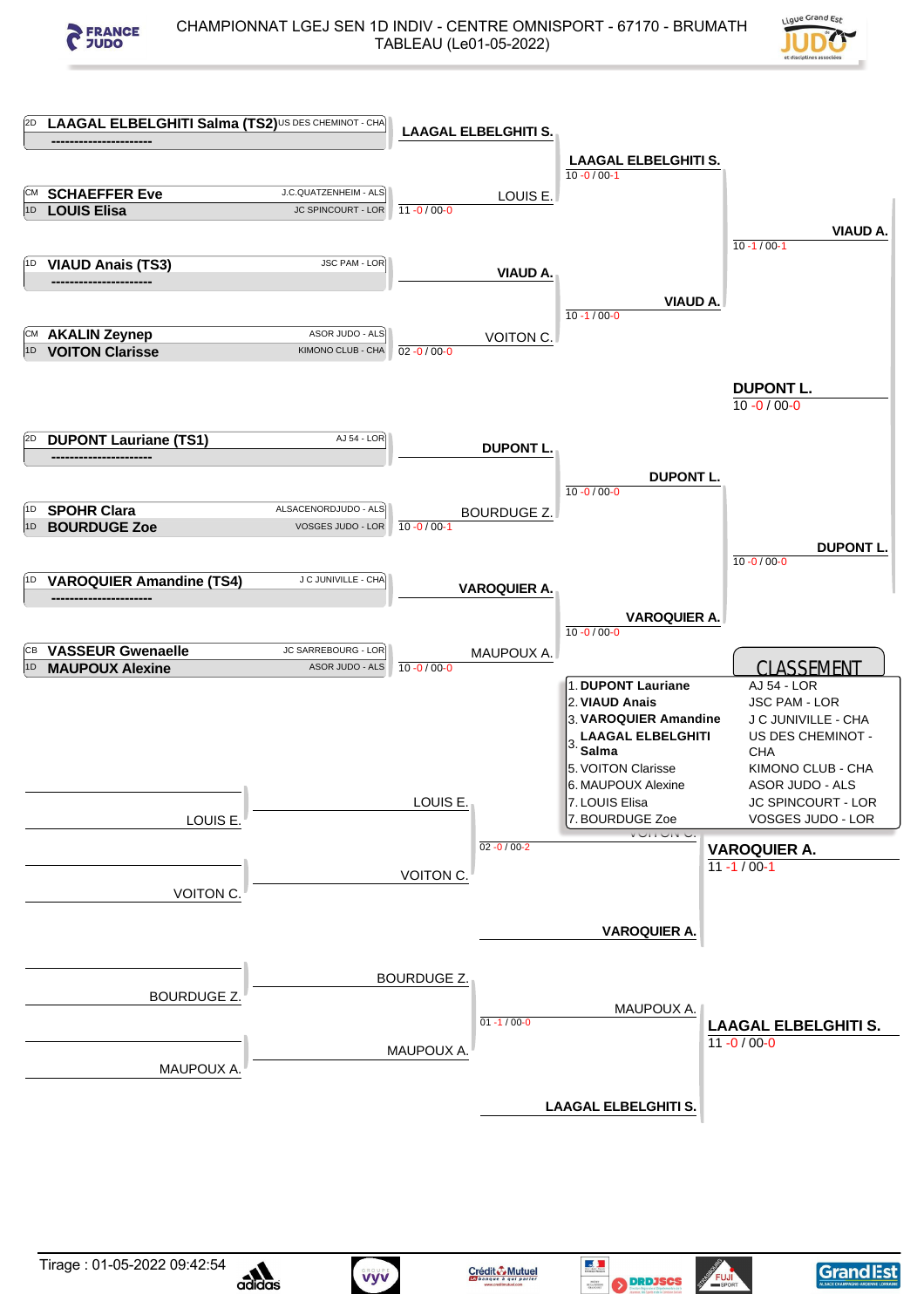



| (1D) | <b>JUGE Aurianne (TS1)</b> | ACS PEUGEOT MUL - ALS        | <b>JUGE A.</b>                                     |         |
|------|----------------------------|------------------------------|----------------------------------------------------|---------|
| 1D   | <b>PRISCAL Celia</b>       | UST HAYANGE - LOR            | $10 - 0 / 00 - 1$                                  |         |
|      |                            |                              |                                                    | JUGE A. |
|      |                            |                              | $02 - 0 / 00 - 0$                                  |         |
| ſСM  | <b>DROUIN Eloise</b>       | A.M PAYS MOSSIG - ALS        | <b>OUALIS.</b>                                     |         |
| 2D   | <b>OUALI</b> Sofia         | <b>SMC MARNAVAL - CHA</b>    | $10 - 0 / 00 - 0$                                  |         |
|      |                            |                              |                                                    |         |
|      |                            |                              | <b>JUGE A.</b>                                     |         |
|      |                            |                              | $10 - 0 / 00 - 0$                                  |         |
|      |                            |                              |                                                    |         |
| 3D   | LE FE Melanie (TS2)        | J.C.ORGEVAL REI - CHA        | LE FE M.                                           |         |
|      | ---------------            |                              |                                                    |         |
|      |                            |                              | LE FE M.                                           |         |
|      |                            |                              | $02 - 0 / 00 - 1$                                  |         |
| [1D  | <b>LANGLOIS Marion</b>     | JUDO CLUB VITRY - CHA        | BORD <sub>N</sub> .                                |         |
| 3D   | <b>BORD Nadine</b>         | <b>JCEVLAUTERBOURG - ALS</b> | $10 - 0 / 00 - 0$                                  |         |
|      |                            |                              |                                                    |         |
|      |                            |                              | <b>CLASSEMENT</b>                                  |         |
|      |                            |                              | 1. JUGE Aurianne<br>ACS PEUGEOT MUL - ALS          |         |
|      |                            |                              | 2. LE FE Melanie<br>J.C.ORGEVAL REI - CHA          |         |
|      |                            |                              | 3. OUALI Sofia<br>SMC MARNAVAL - CHA               |         |
|      |                            |                              | 3. BORD Nadine<br><b>JCEVLAUTERBOURG - ALS</b>     |         |
|      |                            |                              | 5. PRISCAL Celia<br><b>UST HAYANGE - LOR</b>       |         |
|      |                            |                              | 6. LANGLOIS Marion<br><b>JUDO CLUB VITRY - CHA</b> |         |
|      |                            |                              | 7. DROUIN Eloise<br>A.M PAYS MOSSIG - ALS          |         |
|      |                            |                              |                                                    |         |
|      |                            |                              |                                                    |         |
|      |                            |                              |                                                    |         |
|      |                            |                              |                                                    |         |
|      |                            |                              |                                                    |         |
|      |                            | PRISCAL C.                   |                                                    |         |
|      |                            |                              | PRISCAL C.                                         |         |
|      |                            | $10 - 0/00 - 1$<br>DROUIN E. | BORD N.<br>$10 - 0 / 00 - 2$                       |         |
|      |                            |                              |                                                    |         |
|      |                            |                              | <b>BORD N.</b>                                     |         |
|      |                            |                              |                                                    |         |
|      |                            |                              | LANGLOIS M.                                        |         |
|      |                            | LANGLOIS M.                  | <b>OUALIS.</b>                                     |         |
|      |                            |                              | 02.0100                                            |         |





Vyv



 $\frac{0.000000}{02 - 0}$ 

OUALI S.